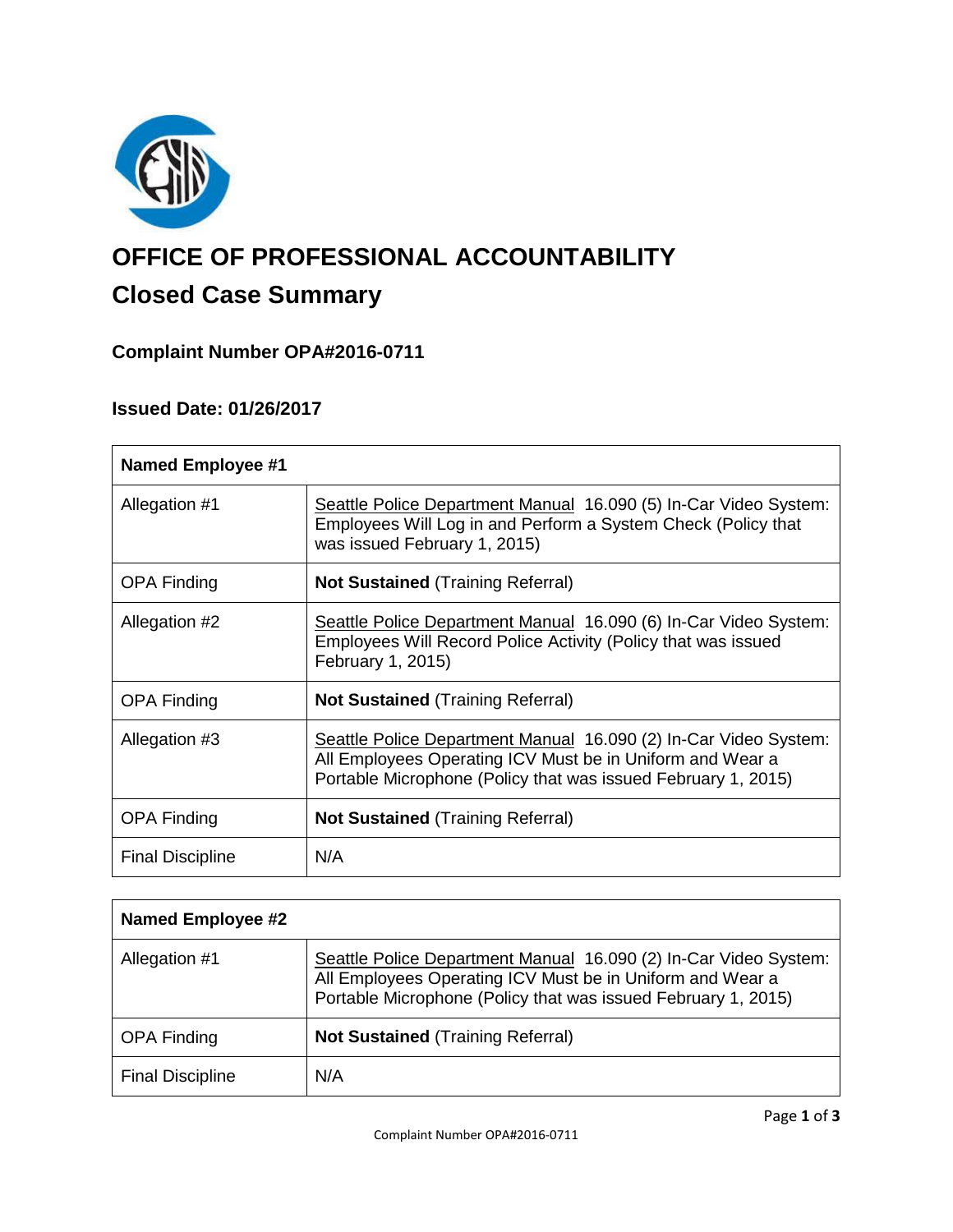## **INCIDENT SYNOPSIS**

The Named Employees responded to a scene where a vehicle pursuit had ended.

## **COMPLAINT**

The complainant, the Force Review Board, alleged that the Named Employees did not have functioning portable microphones when they responded to an incident. Upon review, OPA intake revealed Named Employee #1 may have failed to do an In-Car Video (ICV) Systems Check and fully record police activity as required by policy.

## **INVESTIGATION**

The OPA investigation included the following actions:

- 1. Review of the complaint memo
- 2. Review of In-Car Videos (ICV)
- 3. Search for and review of all relevant records and other evidence
- 4. Interviews of SPD employees

## **ANALYSIS AND CONCLUSION**

Named Employee #1 and Named Employee #2 were both assigned to SWAT and indicated during their OPA interviews that they were on their way to the Range for a training day, driving an unmarked SWAT vehicle equipped with ICV. Named Employee #1 and #2 indicated they did not intend to get involved in any activities which would require the activation of ICV so they did not conduct a system and microphone check before heading to the Range. While en-route they self-initiated to a pursuit call in case they were needed, especially for a Pursuit Intervention Technique (PIT) to end the pursuit, since Named Employee #2 was the only person on duty at the time who was PIT trained. Even though these officers did not expect to get involved in an incident requiring the use of ICV, if they were going to operate an ICV-equipped vehicle while on-duty they needed to log-in and perform the system check so they would be ready to use ICV if needed, as was demonstrated in this case.

Both Officers did the right thing by logging into the ICV system and activating it when they diverted from their route to respond to the scene of the pursuit. As a result, they were able to video record their activities. However, because they did not have their portable microphones with them, they were unable to record audio outside the car. This failure to have a portable microphone and record audio outside the car could be best addressed through a training referral.

Named Employee #1 and #2 failed to bring portable microphones with them because they were only driving to the Range and did not anticipate needing it. Both Officers should be reminded that, given the nature of police work and their assignment to SWAT, they cannot count on not getting involved in police activity and needing to audio and video record it.